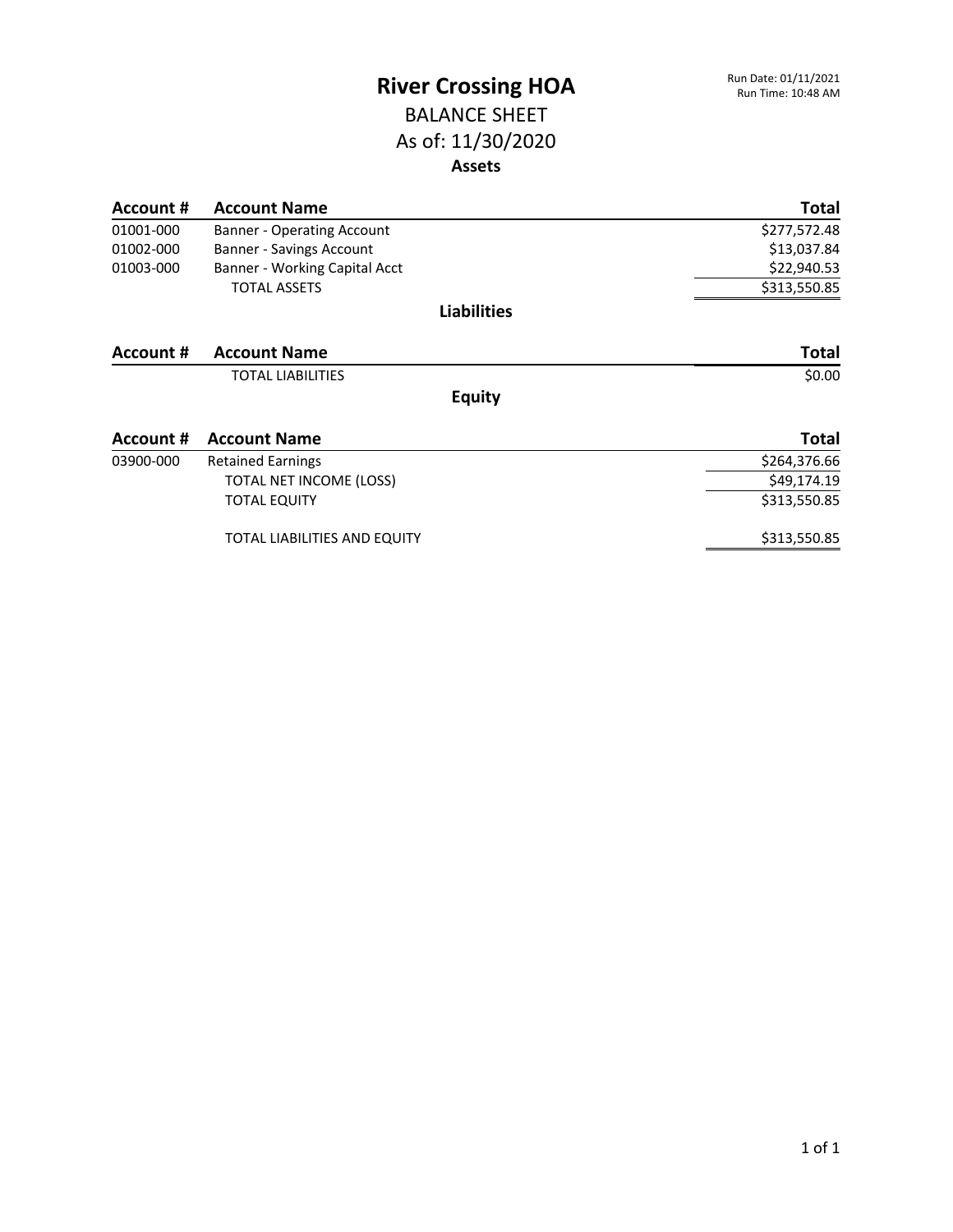#### INCOME STATEMENT Start: 11/01/2020 | End: 11/30/2020

**Income**

| <b>Account</b>                  |           | <b>Current</b> |                | <b>Year to Date</b> | Yearly        |                 |               |
|---------------------------------|-----------|----------------|----------------|---------------------|---------------|-----------------|---------------|
|                                 | Actual    | <b>Budget</b>  | Variance       | Actual              | <b>Budget</b> | <b>Variance</b> | <b>Budget</b> |
| 05010-000 Dues                  | 4,278.54  | 5,850.00       | (1,571.46)     | 183,042.59          | 180,862.50    | 2,180.09        | 185,737.50    |
| 05010-100 Dues - ST             | 2,716.00  | 4,707.50       | (1.991.50)     | 51.987.75           | 50.582.50     | 1.405.25        | 55,290.00     |
| 05010-200 Dues -OP              | 2,242.00  | 2,850.00       | (608.00)       | 33,387.54           | 31,350.00     | 2,037.54        | 34,200.00     |
| 05010-300 Dues - TT             | 725.00    | 1,800.00       | (1,075.00)     | 18,678.00           | 19,800.00     | (1, 122.00)     | 21,600.00     |
| 05010-400 Dues - RETC           | (50.00)   | 0.00           | (50.00)        | 5,825.00            | 0.00          | 5,825.00        | 0.00          |
| 05012-000 Dues - Builder        | 1,350.00  | 900.00         | 450.00         | 11,475.00           | 8,550.00      | 2,925.00        | 9,450.00      |
| 05012-100 Dues - Builder -ST    | 0.00      | 0.00           | 0.00           | 2,100.00            | 2,100.00      | 0.00            | 2,100.00      |
| 05012-400 Dues - Builder - RETC | 0.00      | 0.00           | 0.00           | 3,600.00            | 0.00          | 3,600.00        | 0.00          |
| 05014-000 Transfer Fee          | (225.00)  | 0.00           | (225.00)       | 400.00              | 0.00          | 400.00          | 0.00          |
| 05020-000 Late Charges          | 0.00      | 500.00         | (500.00)       | 1,540.24            | 4,550.00      | (3,009.76)      | 4,650.00      |
| 05021-000 Late Interest         | 0.00      | 20.00          | (20.00)        | 115.62              | 370.00        | (254.38)        | 380.00        |
| 05025-000 NSF Income            | (8.00)    | 0.00           | (8.00)         | 0.00                | 0.00          | 0.00            | 0.00          |
| 05026-000 Fine Income           | 25.00     | 0.00           | 25.00          | 246.02              | 0.00          | 246.02          | 0.00          |
| 05032-000 Lien Income           | 0.00      | 0.00           | 0.00           | 50.00               | 0.00          | 50.00           | 0.00          |
| 05045-000 Initiation Fees       | (400.00)  | 0.00           | (400.00)       | 200.00              | 0.00          | 200.00          | 0.00          |
| 05045-900 Initiation Fees -     | 700.00    | 0.00           | 700.00         | 2,300.00            | 2,100.00      | 200.00          | 2,100.00      |
| Capital Reserves                |           |                |                |                     |               |                 |               |
| 05050-000 Interest Income       | 0.00      | 0.00           | 0.00           | 7.50                | 0.00          | 7.50            | 0.00          |
| 05050-900 Interest Income -     | 0.00      | 0.00           | 0.00           | 9.85                | 13.50         | (3.65)          | 18.00         |
| <b>Capital Reserves</b>         |           |                |                |                     |               |                 |               |
| 05100-000 Misc. Income          | 0.00      | 0.00           | 0.00           | 20.00               | 0.00          | 20.00           | 0.00          |
| Total                           | 11,353.54 | 16,627.50      | (5,273.96)     | 314,985.11          | 300,278.50    | 14,706.61       | 315,525.50    |
|                                 |           |                | <b>Expense</b> |                     |               |                 |               |

**Account Current Year to Date Yearly Actual Budget Variance Actual Budget Variance Budget** 06120-000 Community Events 0.00 0.00 0.00 0.00 6,500.00 6,500.00 6,500.00 06135-000 Board & Annual Meetings 10.00 0.00 (10.00) 51.93 90.00 38.07 100.00 06305-000 Accounting  $0.00$  0.00 0.00 0.00 195.00 195.00 0.00 195.00 06306-000 Legal 0.00 0.00 0.00 0.00 250.00 250.00 250.00 06310-000 Insurance Expense (319.00) 0.00 319.00 799.00 1,220.00 421.00 1,220.00 06330-000 Bank Charges 42.68 10.00 (32.68) 83.48 30.00 (53.48) 40.00 06415-000 Electricity & Gas 2,392.66 2,500.00 107.34 26,724.46 27,500.00 775.54 30,000.00 06415-100 Electricity & Gas - ST  $181.41$   $185.00$   $3.59$   $1,997.99$   $2,035.00$   $37.01$   $2,220.00$ 06415-300 Electricity & Gas - TT  $42.14$   $46.00$   $3.86$   $455.98$   $506.00$   $50.02$   $552.00$ 06420-000 Water 857.46 900.00 42.54 8,727.11 6,900.00 (1,827.11) 7,400.00 06420-100 Water - ST 250.34 300.00 49.66 2,351.29 2,910.00 558.71 3,090.00 06420-300 Water - TT 43.16 100.00 56.84 484.02 750.00 265.98 800.00 06615-000 Snow Removal 1,513.71 0.00 (1,513.71) 6,566.67 10,000.00 3,433.33 10,000.00 06615-100 Snow Removal - ST 1,040.00 0.00 (1,040.00) 6,403.34 7,500.00 1,096.66 7,500.00 06615-200 Snow Removal - OP 1,802.30 0.00 (1,802.30) 8,466.98 4,500.00 (3,966.98) 4,500.00 06615-300 Snow Removal - TT 598.95 0.00 (598.95) 2,885.85 3,000.00 114.15 3,000.00 06615-400 Snow Removal - RETC 686.07 0.00 (686.07) 686.07 0.00 (686.07) 0.00 06626-000 Postage 33.61 80.00 46.39 3,219.48 3,690.00 470.52 3,740.00 06630-000 Repairs and Maint 160.08 175.00 14.92 2,411.41 1,925.00 (486.41) 2,100.00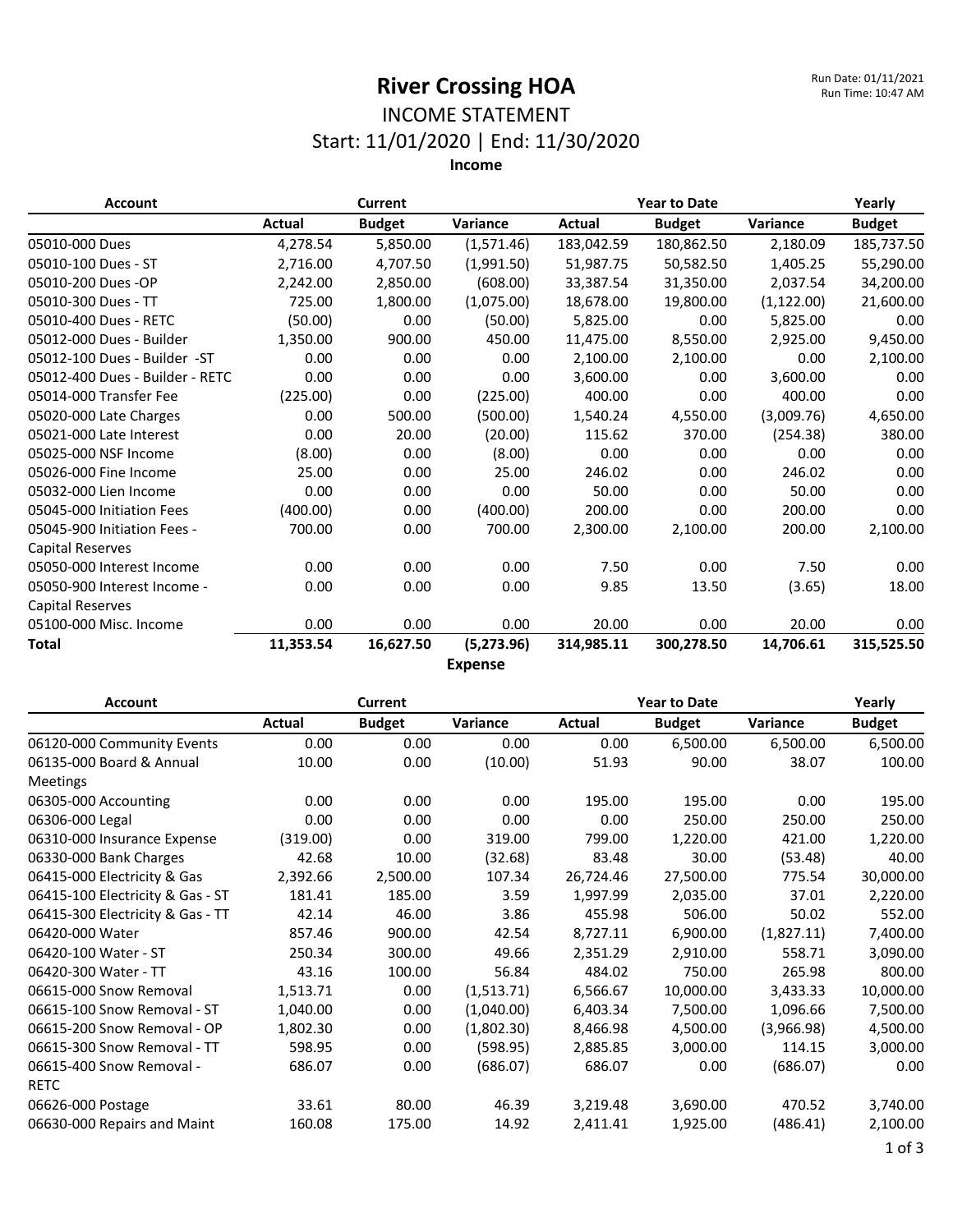| <b>River Crossing HOA</b>           |  |
|-------------------------------------|--|
| Start: 11/01/2020   End: 11/30/2020 |  |

| <b>Account</b>                             |               | <b>Current</b> |            |               | <b>Year to Date</b> |             | Yearly        |
|--------------------------------------------|---------------|----------------|------------|---------------|---------------------|-------------|---------------|
|                                            | <b>Actual</b> | <b>Budget</b>  | Variance   | <b>Actual</b> | <b>Budget</b>       | Variance    | <b>Budget</b> |
| 06630-100 Repairs and Maint -<br><b>ST</b> | 0.00          | 25.00          | 25.00      | 54.45         | 250.00              | 195.55      | 250.00        |
| 06635-000 Special Projects                 | 0.00          | 0.00           | 0.00       | 1,500.00      | 0.00                | (1,500.00)  | 0.00          |
| 06810-000 Commons Mowing                   | 4,356.56      | 6,600.00       | 2,243.44   | 55,000.14     | 53,800.00           | (1,200.14)  | 58,200.00     |
| 06810-100 Commons Mowing -                 | 708.94        | 1,476.00       | 767.06     | 8,861.75      | 13,776.00           | 4,914.25    | 14,276.00     |
| ST                                         |               |                |            |               |                     |             |               |
| 06810-300 Commons Mowing -<br>TΤ           | 453.02        | 681.00         | 227.98     | 5,900.06      | 6,583.00            | 682.94      | 6,810.00      |
| 06810-400 Homes Mowing -<br><b>RETC</b>    | 706.76        | 0.00           | (706.76)   | 3,169.06      | 0.00                | (3, 169.06) | 0.00          |
| 06812-200 Homes Mowing - OP                | 1,078.12      | 1,469.00       | 390.88     | 13,476.50     | 15,329.00           | 1,852.50    | 15,870.00     |
| 06820-000 Commons Fertilizing              | 0.00          | 0.00           | 0.00       | 7,707.66      | 7,830.00            | 122.34      | 7,830.00      |
| 06820-100 Commons Fertilizing              | 0.00          | 0.00           | 0.00       | 1,320.69      | 1,360.00            | 39.31       | 1,360.00      |
| - ST                                       |               |                |            |               |                     |             |               |
| 06820-300 Commons Fertilizing<br>- TT      | 0.00          | 0.00           | 0.00       | 457.38        | 687.00              | 229.62      | 687.00        |
| 06822-200 Homes Fertilizing -<br><b>OP</b> | 0.00          | 0.00           | 0.00       | 1,666.17      | 1,650.00            | (16.17)     | 1,650.00      |
| 06830-000 Commons Turf Spray               | 2,569.22      | 0.00           | (2,569.22) | 7,619.89      | 7,710.00            | 90.11       | 7,710.00      |
| 06830-100 Commons Turf Spray<br>-ST        | 440.23        | 0.00           | (440.23)   | 900.46        | 1,220.00            | 319.54      | 1,220.00      |
| 06830-300 Commons Turf                     | 228.69        | 0.00           | (228.69)   | 571.73        | 345.00              | (226.73)    | 345.00        |
| Spray-TT                                   |               |                |            |               |                     |             |               |
| 06832-200 Homes Turf Spraying<br>- OP      | 555.39        | 0.00           | (555.39)   | 1,004.60      | 964.00              | (40.60)     | 964.00        |
| 06843-000 Tree Program                     | 0.00          | 0.00           | 0.00       | 9,524.67      | 8,000.00            | (1,524.67)  | 8,000.00      |
| 06843-100 Tree Program - ST                | 0.00          | 0.00           | 0.00       | 1,491.39      | 1,700.00            | 208.61      | 1,700.00      |
| 06843-200 Tree Program - OP                | 0.00          | 0.00           | 0.00       | 874.74        | 848.00              | (26.74)     | 848.00        |
| 06843-300 Tree Program - TT                | 0.00          | 0.00           | 0.00       | 799.05        | 630.00              | (169.05)    | 630.00        |
| 06850-000 Flowers                          | 102.91        | 100.00         | (2.91)     | 577.98        | 650.00              | 72.02       | 650.00        |
| 06860-000 Sprinkler Turn<br>On/Off         | 0.00          | 2,500.00       | 2,500.00   | 1,692.31      | 4,500.00            | 2,807.69    | 4,500.00      |
| 06860-100 Sprinkler Turn<br>On/Off-ST      | 702.13        | 1,000.00       | 297.87     | 1,255.34      | 1,500.00            | 244.66      | 1,500.00      |
| 06860-200 Sprinkler Turn<br>On/Off-OP      | 0.00          | 738.00         | 738.00     | 294.03        | 1,030.00            | 735.97      | 1,030.00      |
| 06860-300 Sprinkler Turn<br>On/Off-TT      | 0.00          | 302.00         | 302.00     | 323.98        | 627.00              | 303.02      | 627.00        |
| 06880-000 Landscape Labor                  | 200.11        | 250.00         | 49.89      | 8,294.75      | 8,550.00            | 255.25      | 8,550.00      |
| 06880-100 Landscape Labor - ST             | 142.93        | 200.00         | 57.07      | 2,752.30      | 2,550.00            | (202.30)    | 2,550.00      |
| 06880-200 Landscape Labor -<br>OP          | 57.17         | 150.00         | 92.83      | 1,143.41      | 1,525.00            | 381.59      | 1,525.00      |
| 06880-300 Landscape Labor - TT             | 57.17         | 100.00         | 42.83      | 1,523.02      | 1,325.00            | (198.02)    | 1,325.00      |
| 06890-000 Misc. Landscape                  | 258.36        | 1,100.00       | 841.64     | 2,315.47      | 3,900.00            | 1,584.53    | 5,500.00      |
| 06890-100 Misc. Landscape - ST             | 248.02        | 4,000.00       | 3,751.98   | 1,792.50      | 6,500.00            | 4,707.50    | 8,000.00      |
| 06890-200 Misc. Landscape - OP             | 0.00          | 1,657.00       | 1,657.00   | 2,744.28      | 4,757.00            | 2,012.72    | 5,046.00      |
| 06890-300 Misc. Landscape - TT             | 68.61         | 760.00         | 691.39     | 708.94        | 2,113.00            | 1,404.06    | 2,413.00      |
| 06891-000 Swale Maintenance                | 0.00          | 150.00         | 150.00     | 285.86        | 300.00              | 14.14       | 300.00        |
| 06891-100 Swale Maintenance -<br>ST        | 0.00          | 55.00          | 55.00      | 0.00          | 55.00               | 55.00       | 55.00         |
| 06900-000 Web Fees                         | 0.00          | 0.00           | 0.00       | 0.00          | 75.00               | 75.00       | 75.00         |
| 07505-000 Management Fee                   | 3,059.00      | 3,033.75       | (25.25)    | 32,585.00     | 32,517.25           | (67.75)     | 35,551.00     |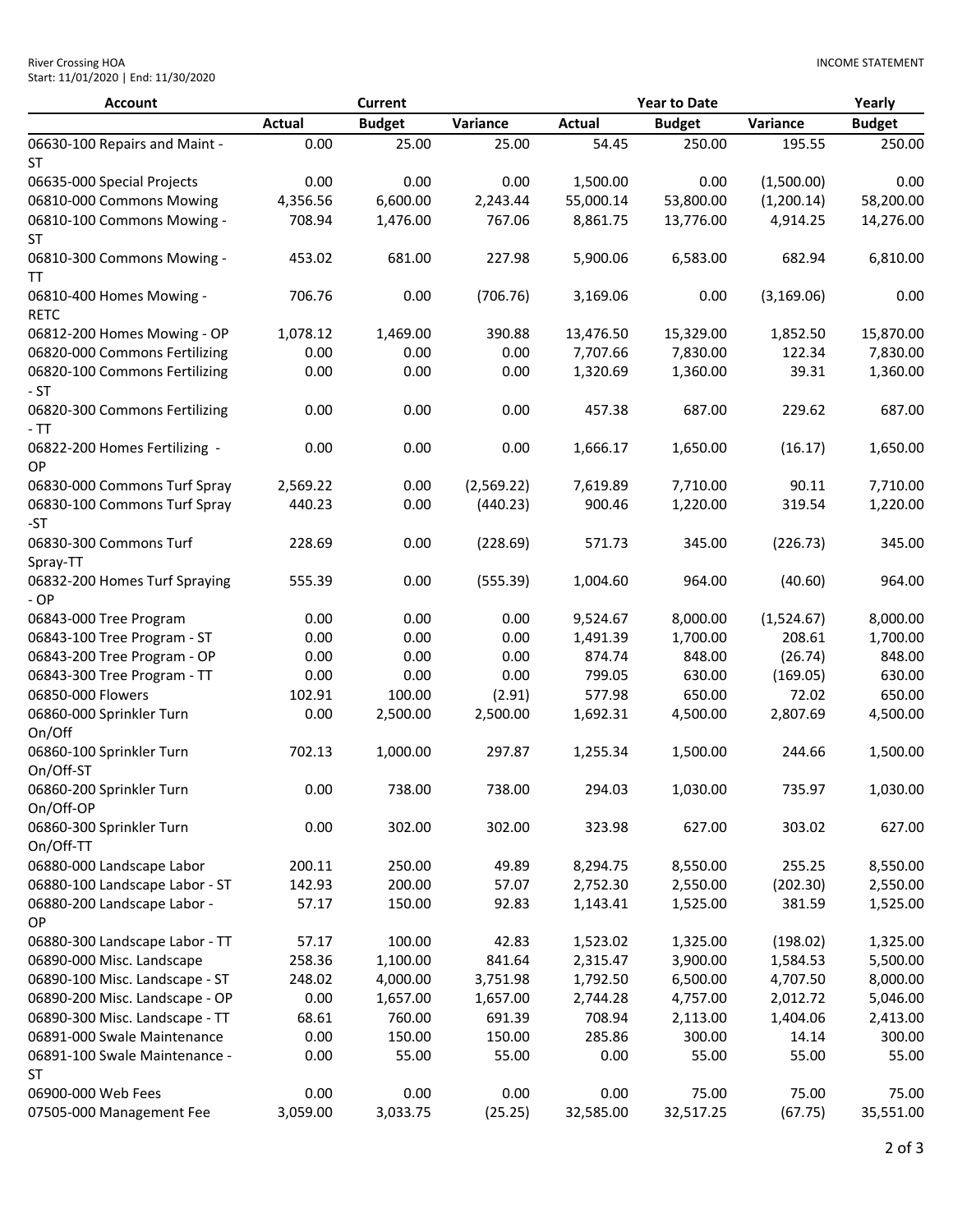| <b>Account</b>                            |              | <b>Current</b> |          |            | <b>Year to Date</b> |                 | Yearly        |
|-------------------------------------------|--------------|----------------|----------|------------|---------------------|-----------------|---------------|
|                                           | Actual       | <b>Budget</b>  | Variance | Actual     | <b>Budget</b>       | <b>Variance</b> | <b>Budget</b> |
| 07505-100 Management Fee -<br>ST          | 708.00       | 708.00         | 0.00     | 7,536.00   | 7.524.00            | (12.00)         | 8,232.00      |
| 07505-200 Management Fee -<br>OP.         | 240.00       | 240.00         | 0.00     | 2.640.00   | 2,640.00            | 0.00            | 2,880.00      |
| 07505-300 Management Fee -<br>TT          | 216.00       | 216.00         | 0.00     | 2.376.00   | 2,376.00            | 0.00            | 2,592.00      |
| 07505-400 Management Fee -<br><b>RETC</b> | 72.00        | 0.00           | (72.00)  | 204.00     | 0.00                | (204.00)        | 0.00          |
| 07508-000 Property Taxes                  | 0.00         | 0.00           | 0.00     | 355.30     | 400.00              | 44.70           | 400.00        |
| Total                                     | 26,564.91    | 31,806.75      | 5.241.84 | 265,810.92 | 287,597.25          | 21,786.33       | 304,858.00    |
| <b>Net Income</b>                         | (15, 211.37) | (15, 179.25)   | (32.12)  | 49.174.19  | 12.681.25           | 36.492.94       | 10.667.50     |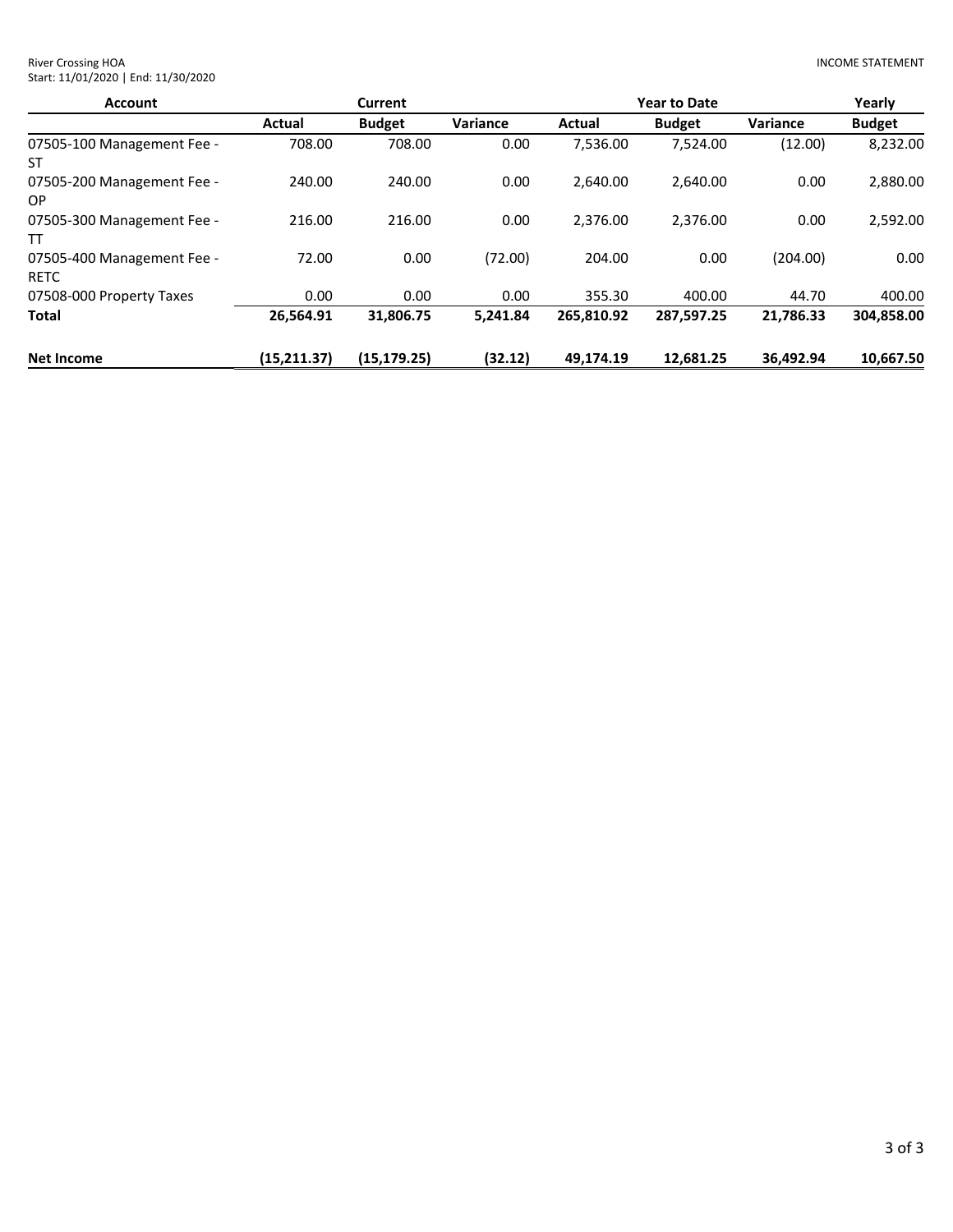#### INCOME STATEMENT Main

# Start: 11/01/2020 | End: 11/30/2020

**Income**

| <b>Account</b>            |          | <b>Current</b> |             | <b>Year to Date</b> |               |            | Yearly        |
|---------------------------|----------|----------------|-------------|---------------------|---------------|------------|---------------|
|                           | Actual   | <b>Budget</b>  | Variance    | Actual              | <b>Budget</b> | Variance   | <b>Budget</b> |
| 05010-000 Dues            | 4,278.54 | 5,850.00       | (1,571.46)  | 183,042.59          | 180,862.50    | 2,180.09   | 185,737.50    |
| 05012-000 Dues - Builder  | 1,350.00 | 900.00         | 450.00      | 11,475.00           | 8,550.00      | 2,925.00   | 9,450.00      |
| 05014-000 Transfer Fee    | (225.00) | 0.00           | (225.00)    | 400.00              | 0.00          | 400.00     | 0.00          |
| 05020-000 Late Charges    | 0.00     | 500.00         | (500.00)    | 1.540.24            | 4.550.00      | (3,009.76) | 4,650.00      |
| 05021-000 Late Interest   | 0.00     | 20.00          | (20.00)     | 115.62              | 370.00        | (254.38)   | 380.00        |
| 05025-000 NSF Income      | (8.00)   | 0.00           | (8.00)      | 0.00                | 0.00          | 0.00       | 0.00          |
| 05026-000 Fine Income     | 25.00    | 0.00           | 25.00       | 246.02              | 0.00          | 246.02     | 0.00          |
| 05032-000 Lien Income     | 0.00     | 0.00           | 0.00        | 50.00               | 0.00          | 50.00      | 0.00          |
| 05045-000 Initiation Fees | (400.00) | 0.00           | (400.00)    | 200.00              | 0.00          | 200.00     | 0.00          |
| 05050-000 Interest Income | 0.00     | 0.00           | 0.00        | 7.50                | 0.00          | 7.50       | 0.00          |
| 05100-000 Misc. Income    | 0.00     | 0.00           | 0.00        | 20.00               | 0.00          | 20.00      | 0.00          |
| <b>Total</b>              | 5,020.54 | 7,270.00       | (2, 249.46) | 197,096.97          | 194,332.50    | 2.764.47   | 200,217.50    |
|                           |          |                | $F_{1/2}$   |                     |               |            |               |

**Expense**

| <b>Account</b>                |               | <b>Current</b> |            |               | <b>Year to Date</b> |            | Yearly        |
|-------------------------------|---------------|----------------|------------|---------------|---------------------|------------|---------------|
|                               | <b>Actual</b> | <b>Budget</b>  | Variance   | <b>Actual</b> | <b>Budget</b>       | Variance   | <b>Budget</b> |
| 06120-000 Community Events    | 0.00          | 0.00           | 0.00       | 0.00          | 6,500.00            | 6,500.00   | 6,500.00      |
| 06135-000 Board & Annual      | 10.00         | 0.00           | (10.00)    | 51.93         | 90.00               | 38.07      | 100.00        |
| Meetings                      |               |                |            |               |                     |            |               |
| 06305-000 Accounting          | 0.00          | 0.00           | 0.00       | 195.00        | 195.00              | 0.00       | 195.00        |
| 06306-000 Legal               | 0.00          | 0.00           | 0.00       | 0.00          | 250.00              | 250.00     | 250.00        |
| 06310-000 Insurance Expense   | (319.00)      | 0.00           | 319.00     | 799.00        | 1,220.00            | 421.00     | 1,220.00      |
| 06330-000 Bank Charges        | 42.68         | 10.00          | (32.68)    | 83.48         | 30.00               | (53.48)    | 40.00         |
| 06415-000 Electricity & Gas   | 2,392.66      | 2,500.00       | 107.34     | 26,724.46     | 27,500.00           | 775.54     | 30,000.00     |
| 06420-000 Water               | 857.46        | 900.00         | 42.54      | 8,727.11      | 6,900.00            | (1,827.11) | 7,400.00      |
| 06615-000 Snow Removal        | 1,513.71      | 0.00           | (1,513.71) | 6,566.67      | 10,000.00           | 3,433.33   | 10,000.00     |
| 06626-000 Postage             | 33.61         | 80.00          | 46.39      | 3,219.48      | 3,690.00            | 470.52     | 3,740.00      |
| 06630-000 Repairs and Maint   | 160.08        | 175.00         | 14.92      | 2,411.41      | 1,925.00            | (486.41)   | 2,100.00      |
| 06635-000 Special Projects    | 0.00          | 0.00           | 0.00       | 1,500.00      | 0.00                | (1,500.00) | 0.00          |
| 06810-000 Commons Mowing      | 4,356.56      | 6,600.00       | 2,243.44   | 55,000.14     | 53,800.00           | (1,200.14) | 58,200.00     |
| 06820-000 Commons Fertilizing | 0.00          | 0.00           | 0.00       | 7,707.66      | 7,830.00            | 122.34     | 7,830.00      |
| 06830-000 Commons Turf Spray  | 2,569.22      | 0.00           | (2,569.22) | 7,619.89      | 7,710.00            | 90.11      | 7,710.00      |
| 06843-000 Tree Program        | 0.00          | 0.00           | 0.00       | 9,524.67      | 8,000.00            | (1,524.67) | 8,000.00      |
| 06850-000 Flowers             | 102.91        | 100.00         | (2.91)     | 577.98        | 650.00              | 72.02      | 650.00        |
| 06860-000 Sprinkler Turn      | 0.00          | 2,500.00       | 2,500.00   | 1,692.31      | 4,500.00            | 2,807.69   | 4,500.00      |
| On/Off                        |               |                |            |               |                     |            |               |
| 06880-000 Landscape Labor     | 200.11        | 250.00         | 49.89      | 8,294.75      | 8,550.00            | 255.25     | 8,550.00      |
| 06890-000 Misc. Landscape     | 258.36        | 1,100.00       | 841.64     | 2,315.47      | 3,900.00            | 1,584.53   | 5,500.00      |
| 06891-000 Swale Maintenance   | 0.00          | 150.00         | 150.00     | 285.86        | 300.00              | 14.14      | 300.00        |
| 06900-000 Web Fees            | 0.00          | 0.00           | 0.00       | 0.00          | 75.00               | 75.00      | 75.00         |
| 07505-000 Management Fee      | 3,059.00      | 3,033.75       | (25.25)    | 32,585.00     | 32,517.25           | (67.75)    | 35,551.00     |
| 07508-000 Property Taxes      | 0.00          | 0.00           | 0.00       | 355.30        | 400.00              | 44.70      | 400.00        |
| <b>Total</b>                  | 15,237.36     | 17,398.75      | 2,161.39   | 176,237.57    | 186,532.25          | 10,294.68  | 198,811.00    |
| <b>Net Income</b>             | (10, 216.82)  | (10, 128.75)   | (88.07)    | 20,859.40     | 7,800.25            | 13,059.15  | 1,406.50      |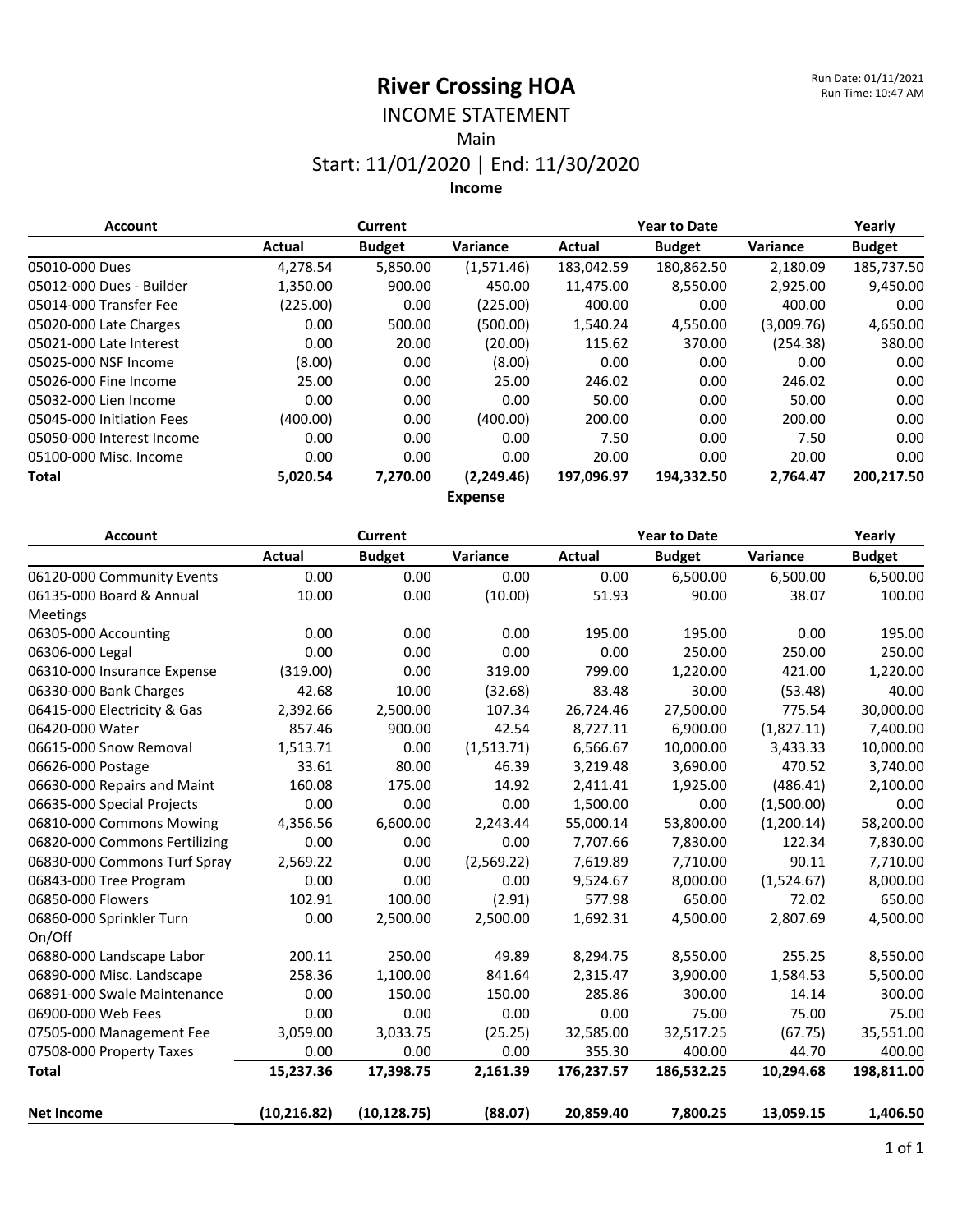## INCOME STATEMENT Orchard Place Start: 11/01/2020 | End: 11/30/2020

| <b>Account</b>                             |            | <b>Current</b> |                |           | <b>Year to Date</b> |                 | Yearly        |
|--------------------------------------------|------------|----------------|----------------|-----------|---------------------|-----------------|---------------|
|                                            | Actual     | <b>Budget</b>  | Variance       | Actual    | <b>Budget</b>       | <b>Variance</b> | <b>Budget</b> |
| 05010-200 Dues -OP                         | 2,242.00   | 2,850.00       | (608.00)       | 33,387.54 | 31,350.00           | 2,037.54        | 34,200.00     |
| <b>Total</b>                               | 2,242.00   | 2,850.00       | (608.00)       | 33,387.54 | 31,350.00           | 2,037.54        | 34,200.00     |
|                                            |            |                | <b>Expense</b> |           |                     |                 |               |
| <b>Account</b>                             |            | <b>Current</b> |                |           | <b>Year to Date</b> |                 | Yearly        |
|                                            | Actual     | <b>Budget</b>  | Variance       | Actual    | <b>Budget</b>       | Variance        | <b>Budget</b> |
| 06615-200 Snow Removal - OP                | 1,802.30   | 0.00           | (1,802.30)     | 8,466.98  | 4,500.00            | (3,966.98)      | 4,500.00      |
| 06812-200 Homes Mowing - OP                | 1,078.12   | 1,469.00       | 390.88         | 13,476.50 | 15,329.00           | 1,852.50        | 15,870.00     |
| 06822-200 Homes Fertilizing -<br><b>OP</b> | 0.00       | 0.00           | 0.00           | 1,666.17  | 1,650.00            | (16.17)         | 1,650.00      |
| 06832-200 Homes Turf Spraying<br>$-OP$     | 555.39     | 0.00           | (555.39)       | 1,004.60  | 964.00              | (40.60)         | 964.00        |
| 06843-200 Tree Program - OP                | 0.00       | 0.00           | 0.00           | 874.74    | 848.00              | (26.74)         | 848.00        |
| 06860-200 Sprinkler Turn<br>On/Off-OP      | 0.00       | 738.00         | 738.00         | 294.03    | 1,030.00            | 735.97          | 1,030.00      |
| 06880-200 Landscape Labor -<br>OP          | 57.17      | 150.00         | 92.83          | 1,143.41  | 1,525.00            | 381.59          | 1,525.00      |
| 06890-200 Misc. Landscape - OP             | 0.00       | 1,657.00       | 1,657.00       | 2,744.28  | 4,757.00            | 2,012.72        | 5,046.00      |
| 07505-200 Management Fee -                 | 240.00     | 240.00         | 0.00           | 2,640.00  | 2,640.00            | 0.00            | 2,880.00      |
| <b>OP</b>                                  |            |                |                |           |                     |                 |               |
| <b>Total</b>                               | 3,732.98   | 4,254.00       | 521.02         | 32,310.71 | 33,243.00           | 932.29          | 34,313.00     |
| <b>Net Income</b>                          | (1,490.98) | (1,404.00)     | (86.98)        | 1,076.83  | (1,893.00)          | 2,969.83        | (113.00)      |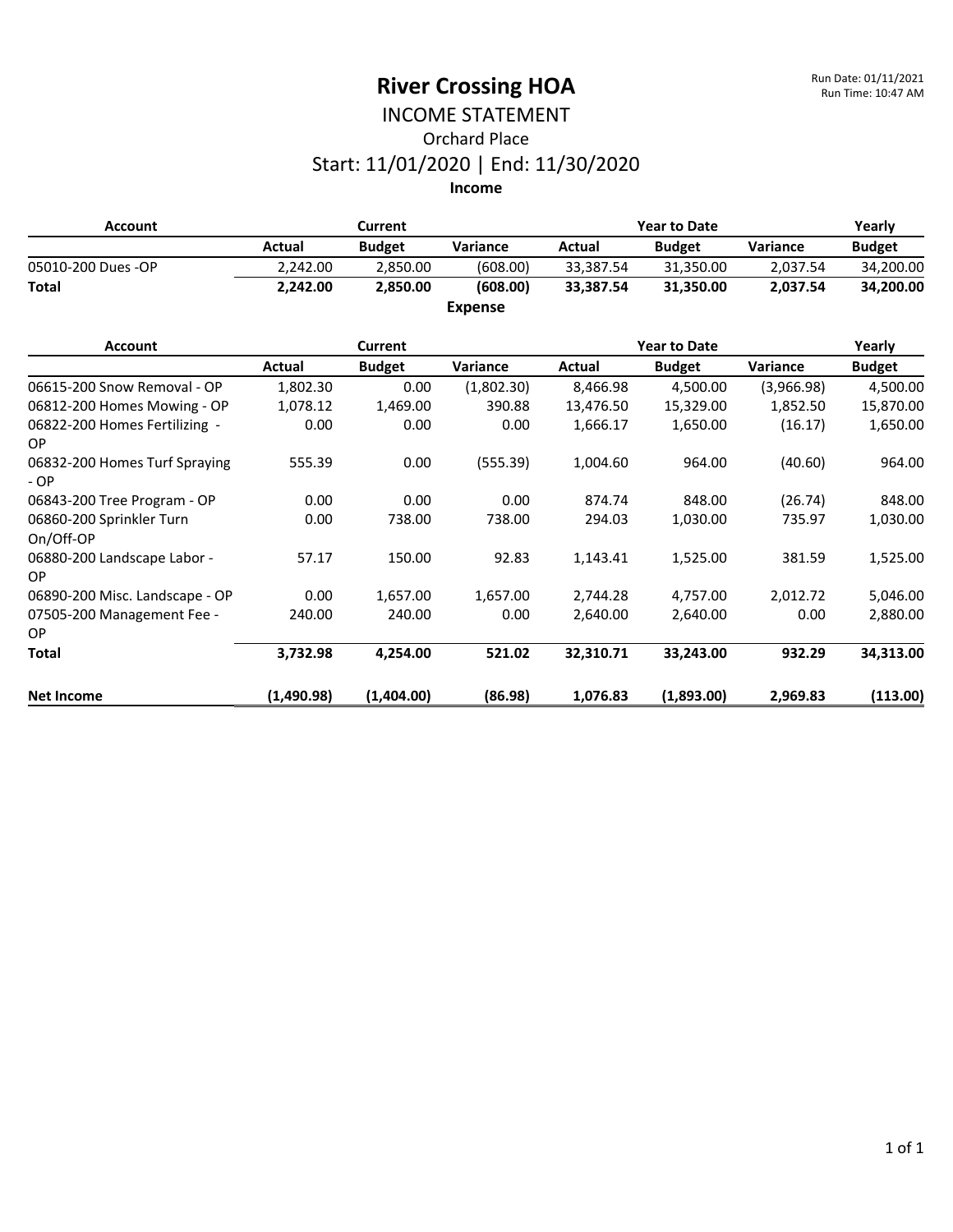### INCOME STATEMENT Sahale Start: 11/01/2020 | End: 11/30/2020

| <b>Account</b>                          |               | Current        |                |               | <b>Year to Date</b> |           | Yearly<br><b>Budget</b> |  |  |
|-----------------------------------------|---------------|----------------|----------------|---------------|---------------------|-----------|-------------------------|--|--|
|                                         | Actual        | <b>Budget</b>  | Variance       | <b>Actual</b> | <b>Budget</b>       | Variance  |                         |  |  |
| 05010-100 Dues - ST                     | 2,716.00      | 4,707.50       | (1,991.50)     | 51,987.75     | 50,582.50           | 1,405.25  | 55,290.00               |  |  |
| 05012-100 Dues - Builder -ST            | 0.00          | 0.00           | 0.00           | 2,100.00      | 2,100.00            | 0.00      | 2,100.00                |  |  |
| <b>Total</b>                            | 2,716.00      | 4,707.50       | (1,991.50)     | 54,087.75     | 52,682.50           | 1,405.25  | 57,390.00               |  |  |
|                                         |               |                | <b>Expense</b> |               |                     |           |                         |  |  |
| <b>Account</b>                          |               | <b>Current</b> |                |               | <b>Year to Date</b> |           | Yearly                  |  |  |
|                                         | <b>Actual</b> | <b>Budget</b>  | Variance       | <b>Actual</b> | <b>Budget</b>       | Variance  | <b>Budget</b>           |  |  |
| 06415-100 Electricity & Gas - ST        | 181.41        | 185.00         | 3.59           | 1,997.99      | 2,035.00            | 37.01     | 2,220.00                |  |  |
| 06420-100 Water - ST                    | 250.34        | 300.00         | 49.66          | 2,351.29      | 2,910.00            | 558.71    | 3,090.00                |  |  |
| 06615-100 Snow Removal - ST             | 1,040.00      | 0.00           | (1,040.00)     | 6,403.34      | 7,500.00            | 1,096.66  | 7,500.00                |  |  |
| 06630-100 Repairs and Maint -           | 0.00          | 25.00          | 25.00          | 54.45         | 250.00              | 195.55    | 250.00                  |  |  |
| <b>ST</b>                               |               |                |                |               |                     |           |                         |  |  |
| 06810-100 Commons Mowing -<br><b>ST</b> | 708.94        | 1,476.00       | 767.06         | 8,861.75      | 13,776.00           | 4,914.25  | 14,276.00               |  |  |
| 06820-100 Commons Fertilizing<br>$-ST$  | 0.00          | 0.00           | 0.00           | 1,320.69      | 1,360.00            | 39.31     | 1,360.00                |  |  |
| 06830-100 Commons Turf Spray<br>-ST     | 440.23        | 0.00           | (440.23)       | 900.46        | 1,220.00            | 319.54    | 1,220.00                |  |  |
| 06843-100 Tree Program - ST             | 0.00          | 0.00           | 0.00           | 1,491.39      | 1,700.00            | 208.61    | 1,700.00                |  |  |
| 06860-100 Sprinkler Turn<br>On/Off-ST   | 702.13        | 1,000.00       | 297.87         | 1,255.34      | 1,500.00            | 244.66    | 1,500.00                |  |  |
| 06880-100 Landscape Labor - ST          | 142.93        | 200.00         | 57.07          | 2,752.30      | 2,550.00            | (202.30)  | 2,550.00                |  |  |
| 06890-100 Misc. Landscape - ST          | 248.02        | 4,000.00       | 3,751.98       | 1,792.50      | 6,500.00            | 4,707.50  | 8,000.00                |  |  |
| 06891-100 Swale Maintenance -           | 0.00          | 55.00          | 55.00          | 0.00          | 55.00               | 55.00     | 55.00                   |  |  |
| <b>ST</b>                               |               |                |                |               |                     |           |                         |  |  |
| 07505-100 Management Fee -              | 708.00        | 708.00         | 0.00           | 7,536.00      | 7,524.00            | (12.00)   | 8,232.00                |  |  |
| <b>ST</b>                               |               |                |                |               |                     |           |                         |  |  |
| <b>Total</b>                            | 4,422.00      | 7,949.00       | 3,527.00       | 36,717.50     | 48,880.00           | 12,162.50 | 51,953.00               |  |  |
| <b>Net Income</b>                       | (1,706.00)    | (3,241.50)     | 1,535.50       | 17,370.25     | 3,802.50            | 13,567.75 | 5,437.00                |  |  |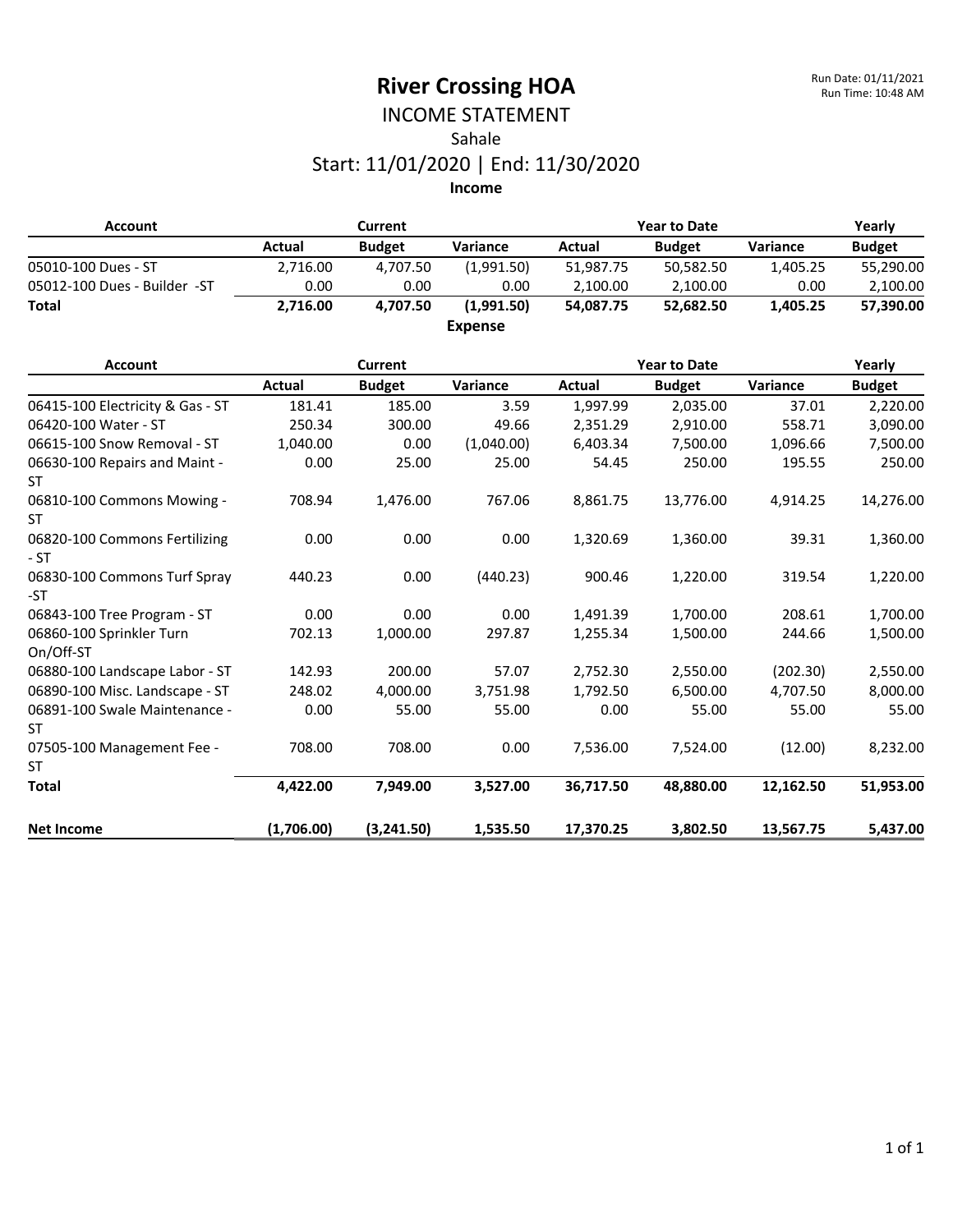### INCOME STATEMENT Trailhead Townhomes

#### Start: 11/01/2020 | End: 11/30/2020

**Income**

| <b>Account</b>                              |        | Current       |                |           | <b>Year to Date</b> |             | Yearly        |
|---------------------------------------------|--------|---------------|----------------|-----------|---------------------|-------------|---------------|
|                                             | Actual | <b>Budget</b> | Variance       | Actual    | <b>Budget</b>       | Variance    | <b>Budget</b> |
| 05010-300 Dues - TT                         | 725.00 | 1,800.00      | (1,075.00)     | 18,678.00 | 19,800.00           | (1, 122.00) | 21,600.00     |
| <b>Total</b>                                | 725.00 | 1,800.00      | (1,075.00)     | 18,678.00 | 19,800.00           | (1, 122.00) | 21,600.00     |
|                                             |        |               | <b>Expense</b> |           |                     |             |               |
| <b>Account</b>                              |        | Current       |                |           | <b>Year to Date</b> |             | Yearly        |
|                                             | Actual | <b>Budget</b> | Variance       | Actual    | <b>Budget</b>       | Variance    | <b>Budget</b> |
| 06415-300 Electricity & Gas - TT            | 42.14  | 46.00         | 3.86           | 455.98    | 506.00              | 50.02       | 552.00        |
| 06420-300 Water - TT                        | 43.16  | 100.00        | 56.84          | 484.02    | 750.00              | 265.98      | 800.00        |
| 06615-300 Snow Removal - TT                 | 598.95 | 0.00          | (598.95)       | 2,885.85  | 3,000.00            | 114.15      | 3,000.00      |
| 06810-300 Commons Mowing -                  | 453.02 | 681.00        | 227.98         | 5,900.06  | 6,583.00            | 682.94      | 6,810.00      |
| TT<br>06820-300 Commons Fertilizing<br>- TT | 0.00   | 0.00          | 0.00           | 457.38    | 687.00              | 229.62      | 687.00        |
| 06830-300 Commons Turf<br>Spray-TT          | 228.69 | 0.00          | (228.69)       | 571.73    | 345.00              | (226.73)    | 345.00        |
| 06843-300 Tree Program - TT                 | 0.00   | 0.00          | 0.00           | 799.05    | 630.00              | (169.05)    | 630.00        |
| 06860-300 Sprinkler Turn<br>On/Off-TT       | 0.00   | 302.00        | 302.00         | 323.98    | 627.00              | 303.02      | 627.00        |
| 06880-300 Landscape Labor - TT              | 57.17  | 100.00        | 42.83          | 1,523.02  | 1,325.00            | (198.02)    | 1,325.00      |

06890-300 Misc. Landscape - TT 68.61 760.00 691.39 708.94 2,113.00 1,404.06 2,413.00

**Total 1,707.74 2,205.00 497.26 16,486.01 18,942.00 2,455.99 19,781.00**

**Net Income (982.74) (405.00) (577.74) 2,191.99 858.00 1,333.99 1,819.00**

216.00 216.00 0.00 2,376.00 2,376.00 0.00 2,592.00

07505-300 Management Fee -

TT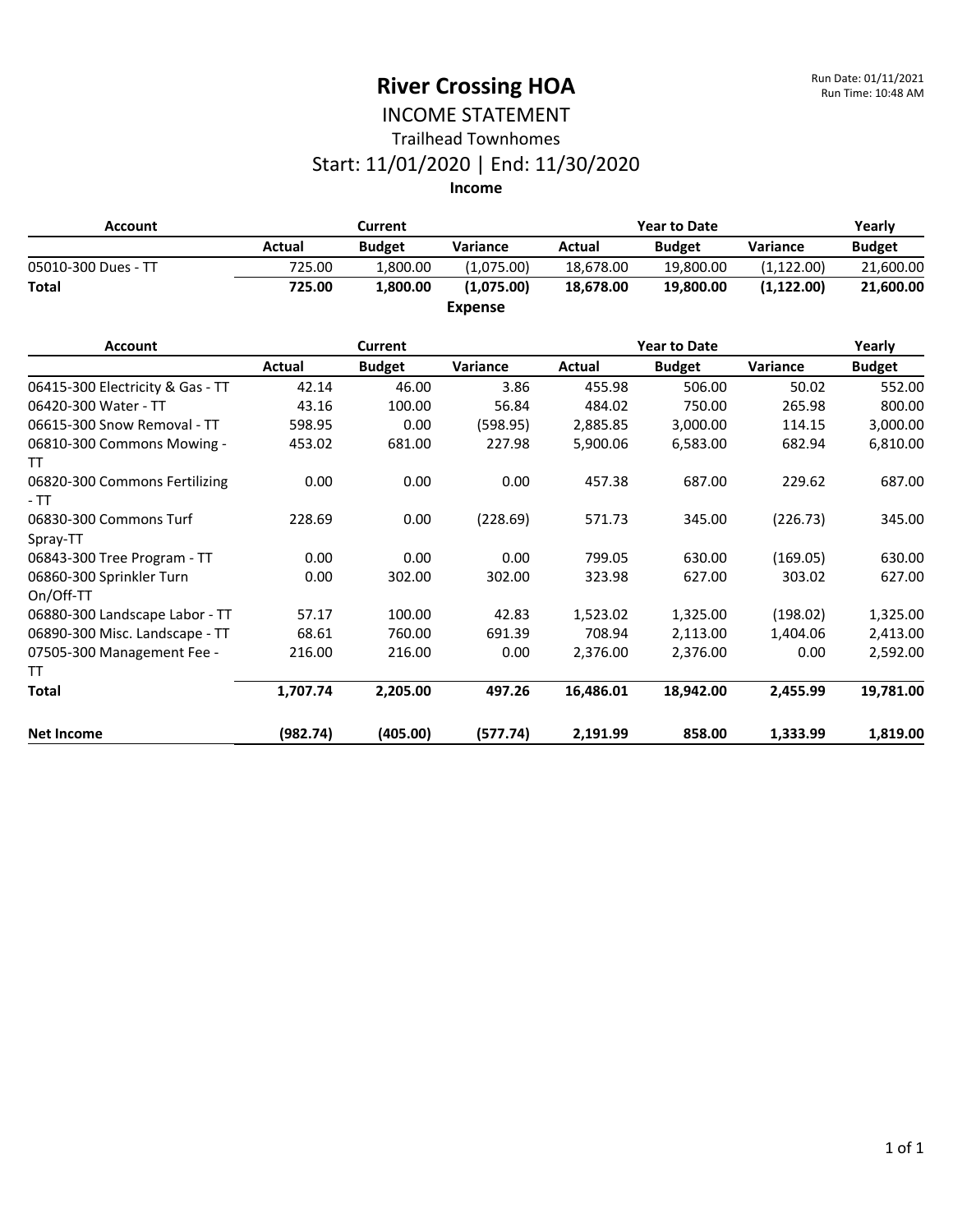#### INCOME STATEMENT East Townhome Cottages

### Start: 11/01/2020 | End: 11/30/2020

| <b>Account</b>                            |            | Current        |                |          | <b>Year to Date</b> |             | Yearly<br><b>Budget</b> |  |  |
|-------------------------------------------|------------|----------------|----------------|----------|---------------------|-------------|-------------------------|--|--|
|                                           | Actual     | <b>Budget</b>  | Variance       | Actual   | <b>Budget</b>       | Variance    |                         |  |  |
| 05010-400 Dues - RETC                     | (50.00)    | 0.00           | (50.00)        | 5,825.00 | 0.00                | 5,825.00    | 0.00                    |  |  |
| 05012-400 Dues - Builder - RETC           | 0.00       | 0.00           | 0.00           | 3,600.00 | 0.00                | 3,600.00    | 0.00                    |  |  |
| <b>Total</b>                              | (50.00)    | 0.00           | (50.00)        | 9,425.00 | 0.00                | 9,425.00    | 0.00                    |  |  |
|                                           |            |                | <b>Expense</b> |          |                     |             |                         |  |  |
| <b>Account</b>                            |            | <b>Current</b> |                |          | <b>Year to Date</b> |             | Yearly                  |  |  |
|                                           | Actual     | <b>Budget</b>  | Variance       | Actual   | <b>Budget</b>       | Variance    | <b>Budget</b>           |  |  |
| 06615-400 Snow Removal -<br><b>RETC</b>   | 686.07     | 0.00           | (686.07)       | 686.07   | 0.00                | (686.07)    | 0.00                    |  |  |
| 06810-400 Homes Mowing -<br><b>RETC</b>   | 706.76     | 0.00           | (706.76)       | 3,169.06 | 0.00                | (3, 169.06) | 0.00                    |  |  |
| 07505-400 Management Fee -<br><b>RETC</b> | 72.00      | 0.00           | (72.00)        | 204.00   | 0.00                | (204.00)    | 0.00                    |  |  |
| <b>Total</b>                              | 1,464.83   | 0.00           | (1,464.83)     | 4,059.13 | 0.00                | (4,059.13)  | 0.00                    |  |  |
| <b>Net Income</b>                         | (1,514.83) | 0.00           | (1,514.83)     | 5,365.87 | 0.00                | 5,365.87    | 0.00                    |  |  |